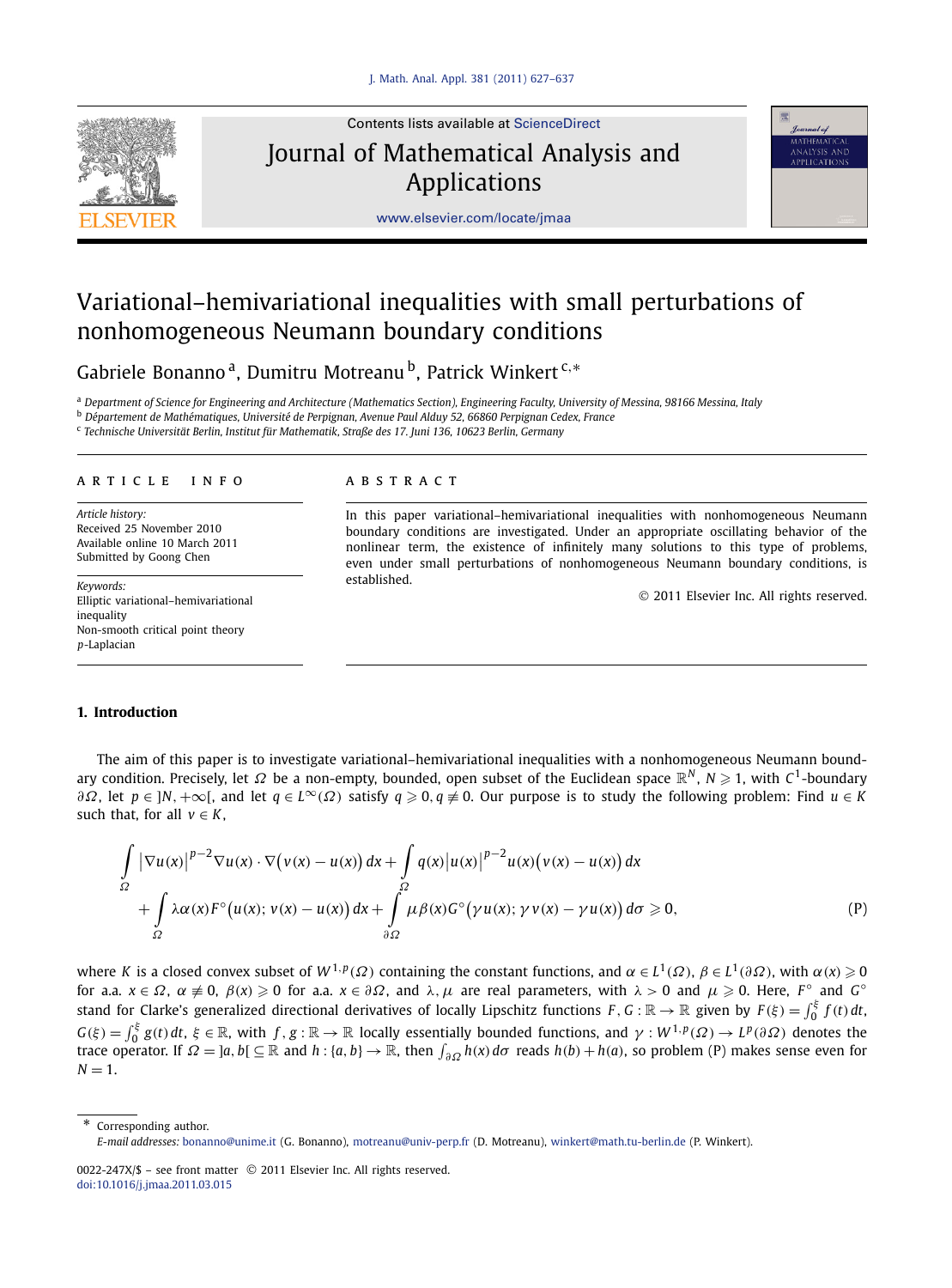A prototype of (P) for  $K = W^{1,p}(\Omega)$  is the following boundary value problem with non-smooth potential and nonhomogeneous, non-smooth Neumann boundary condition

$$
\begin{cases} \Delta_p u - q(x)|u|^{p-2}u \in \lambda \alpha(x)\partial F(u) & \text{in } \Omega, \\ |\nabla u|^{p-2} \frac{\partial u}{\partial \nu} \in -\mu \beta(x)\partial G(\gamma u) & \text{on } \partial \Omega. \end{cases}
$$
 (N)

The main result of this paper is Theorem 3.1, which establishes, under an appropriate oscillating behavior of *F* and a suitable growth of *G* at infinity, the existence of a precise interval for the real parameter *λ* such that, provided *μ* is small enough, problem (P) admits infinitely many solutions. Some consequences and applications are also pointed out (see Theorems 3.6, 3.8 and Section 4). Just as an example, we illustrate the applicability of our approach by stating the following consequence of our results in the special case of ordinary differential equations.

**Theorem 1.1.** Let  $f:\mathbb{R}\to\mathbb{R}$  be a non-negative, locally essentially bounded function and set  $F(\xi)=\int_0^\xi f(t)\,dt$  for all  $\xi\in\mathbb{R}$ . Assume *that*

$$
\liminf_{\xi \to +\infty} \frac{F(\xi)}{\xi^2} = 0 \quad \text{and} \quad \limsup_{\xi \to +\infty} \frac{F(\xi)}{\xi^2} = +\infty.
$$

*Then, for each non-negative, continuous function*  $g : \mathbb{R} \to \mathbb{R}$  *such that* 

$$
g_{\infty} := \lim_{t \to +\infty} \frac{g(t)}{t} < +\infty,
$$

and for every  $\mu\in$  ]0,  $\frac{1}{8g_\infty}$ [, there is a sequence of pairwise distinct functions  $\{u_n\}\subset W^{2,2}(]$ 0, 1[) such that for all  $n\in\mathbb{N}$  one has

$$
\begin{cases}\n-u''_n(x) + u_n(x) \in [f^-(u_n(x)), f^+(u_n(x))] & \text{for a.a. } x \in ]0, 1[, \\
u'_n(0) = \mu g(u_n(0)), \\
u'_n(1) = -\mu g(u_n(1)),\n\end{cases} \tag{ON}
$$

where  $f^-(t) = \lim_{\delta \to 0^+}$  ess  $\inf_{|t-z| < \delta} f(z)$  and  $f^+(t) = \lim_{\delta \to 0^+}$  ess  $\sup_{|t-z| < \delta} f(z)$  for all  $t \in \mathbb{R}$ .

Clearly, if  $f$  is a continuous function, then Theorem 1.1 ensures the existence of infinitely many classical solutions to the Neumann boundary value problem (ON). It is worth noticing that our results are completely novel, even for continuous nonlinearities *f* and *g*, because of the presence of nonhomogeneous Neumann boundary condition (see (N)). We refer to [2] and [3], and the references therein, for smooth Neumann problems in the homogeneous case. Moreover, we also observe that our results and those of [11] are different since in [11] the Neumann boundary condition is homogeneous and the type of oscillating behavior at infinity required for *f* implies that *f* cannot be of constant sign, which is not necessary the case here. Regarding the existence of infinitely many solutions for non-smooth Neumann-type problems we also mention the paper of Candito [5] and the work of Kristály and Motreanu (see [9]) where in the second paper the authors don't require that  $W^{1,p}(\Omega)$  is continuously embedded into  $C^0(\overline{\Omega})$ . Recently, Kristály and Moroşanu have described a new competition phenomena between oscillatory and pure power terms (cf. [8]) while existence results for variational– hemivariational inequalities of type (P) were established in [15] applying an abstract non-smooth critical point result given in [11].

# **2. Preliminaries**

In this section we give a brief overview on some prerequisites on non-smooth analysis which are needed in the sequel. Let  $(X, \|\cdot\|)$  be a real Banach space. We denote by  $X^*$  the dual space of *X*, while  $\langle \cdot, \cdot \rangle$  stands for the duality pairing between *X*<sup>∗</sup> and *X*. A function *h* : *X* →  $\mathbb R$  is called locally Lipschitz continuous when to every *x* ∈ *X* there correspond a neighborhood  $V_x$  of *x* and a constant  $L_x \geqslant 0$  such that

$$
\big|h(z)-h(w)\big|\leqslant L_x\|z-w\|,\quad\forall z,\,w\in V_x.
$$

If *x*, *z* ∈ *X*, we write *h*°(*x*; *z*) for the generalized directional derivative of *h* at the point *x* along the direction *z*, i.e.,

$$
h^{\circ}(x; z) := \limsup_{w \to x, t \to 0^{+}} \frac{h(w + tz) - h(w)}{t}
$$

(see [7, Chapter 2]). If  $h_1, h_2: X \to \mathbb{R}$  are locally Lipschitz functions, we have

$$
(h_1 + h_2)^{\circ}(x, z) \leq h_1^{\circ}(x, z) + h_2^{\circ}(x, z), \quad \forall x, z \in X.
$$
 (2.1)

The generalized gradient of the function *h* at *x*, denoted by *∂h(x)*, is the set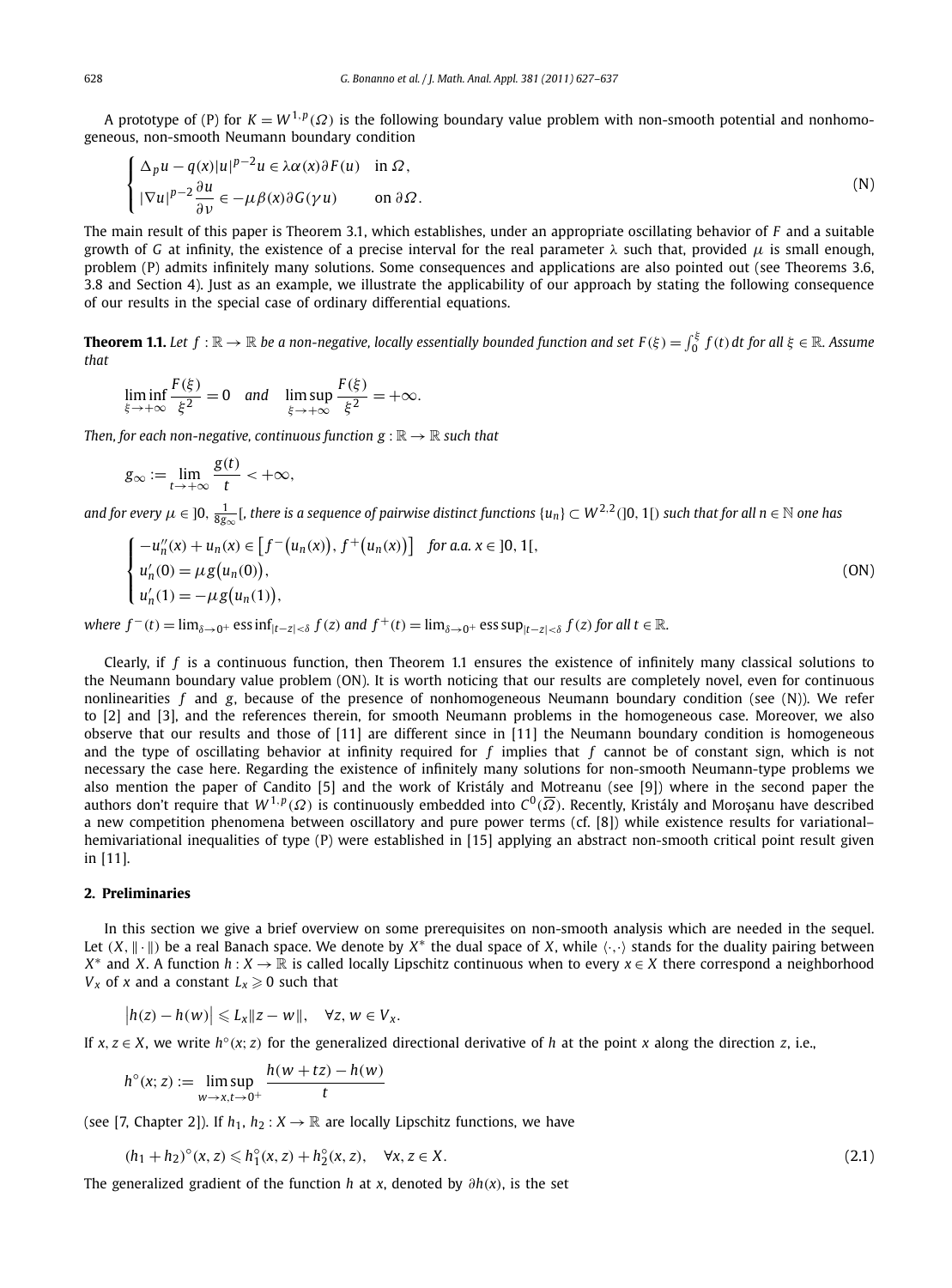$$
\partial h(x) := \left\{ x^* \in X^* \colon \langle x^*, z \rangle \leq h^\circ(x; z), \ \forall z \in X \right\}.
$$

We say that  $x \in X$  is a (generalized) critical point of *h* when

$$
h^{\circ}(x; z) \geqslant 0, \quad \forall z \in X,
$$

that clearly means  $0 \in \partial h(x)$  (see [6]).

When a non-smooth function *I* : *X* → ]−∞*,*+∞] is expressed as a sum of a locally Lipschitz function, *h* : *X* → R, and a convex, proper and lower semicontinuous function,  $j: X \to ]-\infty, +\infty]$ , that is  $I := h + j$ , a (generalized) critical point of *I* is every  $u \in X$  such that

$$
h^{\circ}(u; v-u)+j(v)-j(u)\geqslant 0,
$$

for all  $v \in X$  (see [13, Chapter 3] and [14]).

From now on, assume that *X* is a reflexive real Banach space,  $\Phi: X \to \mathbb{R}$  is a sequentially weakly lower semicontinuous functional, *Υ* : *X* → R is a sequentially weakly upper semicontinuous functional, *λ* is a positive real parameter, *j* : *X* → ]−∞*,*+∞] is a convex, proper and lower semicontinuous functional and *D(j)* is the effective domain of *j*. Write

 $\Psi := \Upsilon - j$  and  $J_{\lambda} := \Phi - \lambda \Psi = (\Phi - \lambda \Upsilon) + \lambda j$ .

We also assume that *Φ* is coercive and

$$
D(j) \cap \Phi^{-1}(|-\infty, r|) \neq \emptyset
$$
\n<sup>(2.2)</sup>

for all  $r > \inf_X \Phi$ . Moreover, by (2.2) and provided  $r > \inf_X \Phi$ , we can define

$$
\varphi(r) = \inf_{u \in \Phi^{-1}(]-\infty, r[)} \frac{(\sup_{v \in \Phi^{-1}(]-\infty, r[)} \Psi(v)) - \Psi(u)}{r - \Phi(u)},
$$

and

$$
\varphi^+ := \liminf_{r \to +\infty} \varphi(r), \qquad \varphi^- := \liminf_{r \to (\inf_X \Phi)^+} \varphi(r).
$$

Assuming also that *Φ* and *Υ* are locally Lipschitz continuous functionals, in [4] it is proved the following result, which is a version of [11, Theorem 1.1].

**Theorem 2.1.** *Under the above assumptions on X, Φ and Ψ , one gets*:

(a) If  $\varphi^+<+\infty$  then, for each  $\lambda\in$  ]0,  $\frac{1}{\varphi^+}$  [, the following alternative holds:

*either*

(a1) *Jλ possesses a global minimum,*

$$
\quad or \quad
$$

 $(a_2)$  *there is a sequence*  $\{u_n\}$  *of critical points* (*local minima*) *of*  $J_\lambda$  *such that*  $\lim_{n\to\infty} \Phi(u_n) = +\infty$ *.* 

(b) If  $\varphi^{-}<+\infty$  then, for each  $\lambda\in{]0,\frac{1}{\varphi^{-}}[}$ , the following alternative holds:

#### *either*

(b<sub>1</sub>) *there is a global minimum of*  $\Phi$  *which is also a local minimum of*  $J_{\lambda}$ *,* 

- *or*
- $(b_2)$  *there is a sequence*  $\{u_n\}$  *of critical points* (*local minima*) *of*  $J_\lambda$ *, with*  $\lim_{n\to\infty} \Phi(u_n) = \inf_X \Phi$ *, which weakly converges to a global minimum of Φ.*

We recall that the previous theorem is a non-smooth version of Ricceri's variational principle (see [16]). On the space  $W^{1,p}(\Omega)$  we consider the norm

$$
||u|| := \left(\int_{\Omega} \left(\left|\nabla u(x)\right|^p + q(x)\left|u(x)\right|^p\right) dx\right)^{\frac{1}{p}},
$$

which is equivalent to the usual one (see for instance [12, Section 1.1.15]). Set

$$
c := \sup_{u \in W^{1,p}(\Omega) \setminus \{0\}} \frac{\|u\|_{\infty}}{\|u\|},\tag{2.3}
$$

where  $||u||_{\infty} := \max_{x \in \overline{\Omega}} |u(x)|$ . From (2.3) we infer that  $c^p ||q||_1 \geqslant 1$ . If  $\Omega$  is convex, an explicit upper bound for the constant *c* in (2.3) is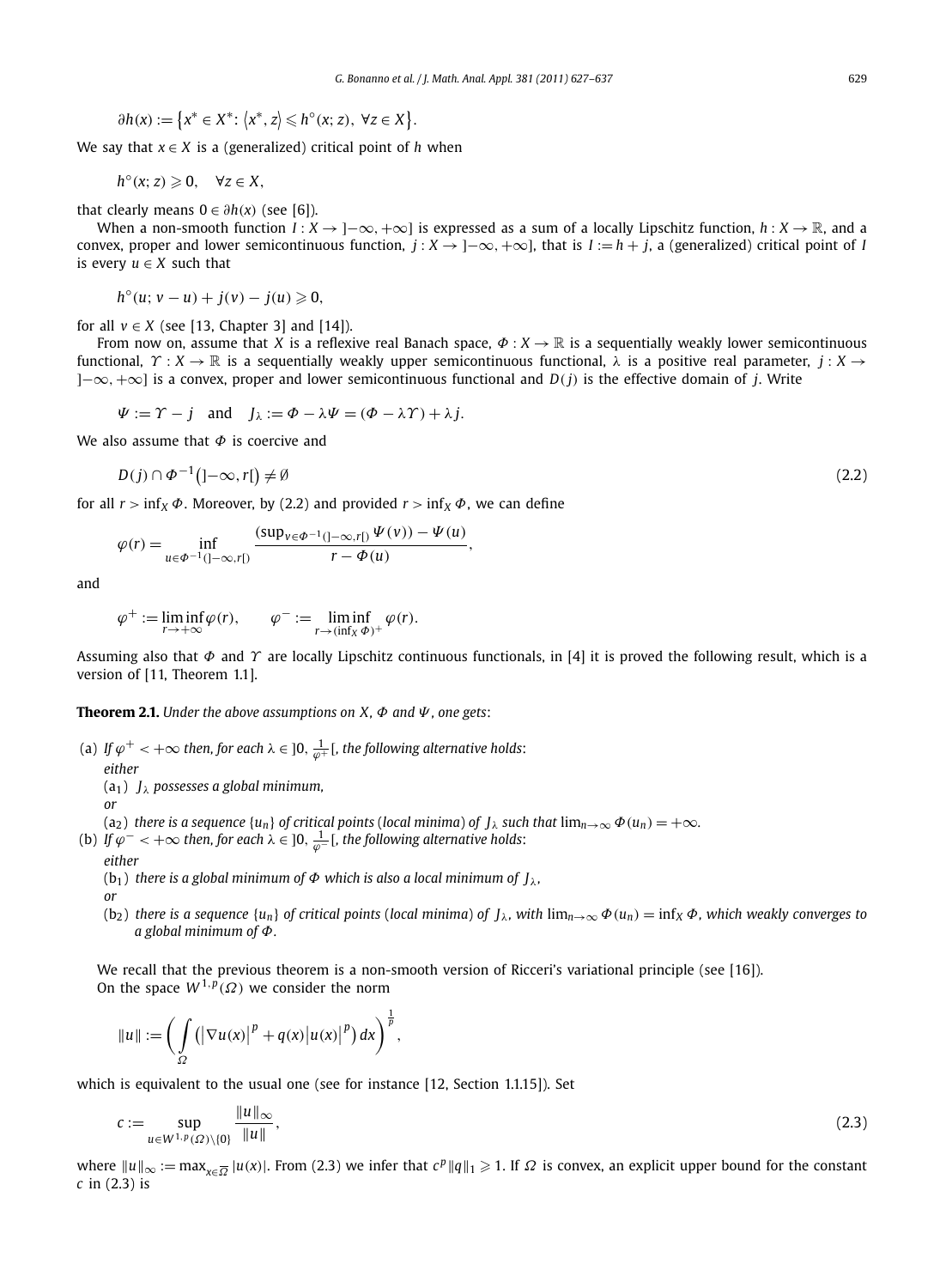$$
c \leqslant 2^{\frac{p-1}{p}} \max \bigg\{ \frac{1}{\|q\|_1^{1/p}}, \frac{d}{N^{1/p}} \bigg( \frac{p-1}{p-N} |Q| \bigg)^{\frac{p-1}{p}} \frac{\|q\|_{\infty}}{\|q\|_1} \bigg\},\tag{2.4}
$$

where |*Ω*| denotes the Lebesgue measure of the set *Ω* and *d* := diam*(Ω)* (see, e.g., [1, Remark 1]). Finally, we set

$$
A = \liminf_{\xi \to +\infty} \frac{\max_{|t| \leq \xi} (-F(t))}{\xi^p}, \qquad B = \limsup_{\xi \to +\infty} \frac{-F(\xi)}{\xi^p},
$$

and

$$
\lambda_1 = \frac{\|q\|_1}{\|\alpha\|_1 p B}, \qquad \lambda_2 = \frac{1}{\|\alpha\|_1 p c^p A}.
$$
\n(2.5)

# **3. Main results**

Our main result is the following.

**Theorem 3.1.** *Let*  $\alpha \in L^1(\Omega)$  and  $\beta \in L^1(\partial \Omega)$  *be non-negative and non-zero functions. Let*  $f : \mathbb{R} \to \mathbb{R}$  *be a locally essentially bounded function and set*  $F(\xi) = \int_0^{\xi} f(t) dt$  *for all*  $\xi \in \mathbb{R}$ *. Assume that* 

$$
A < \frac{1}{c^p \|q\|_1} B. \tag{3.1}
$$

*Then, for each*  $\lambda \in ]\lambda_1, \lambda_2[$ *, where*  $\lambda_1, \lambda_2$  *are given by* (2.5)*, for each locally essentially bounded function*  $g : \mathbb{R} \to \mathbb{R}$ *<i>, whose potential*  $G(\xi) = \int_0^{\xi} g(t) dt$ ,  $\xi \in \mathbb{R}$  *satisfies* 

$$
G_{\infty} := \limsup_{\xi \to +\infty} \frac{\max_{|t| \le \xi} (-G(t))}{\xi^p} < +\infty,
$$
\n(3.2)

$$
\liminf_{\xi \to +\infty} \left( -G(\xi) \right) > -\infty,\tag{3.3}
$$

*and for every*  $\mu \in [0, \delta]$ *, where* 

$$
\delta = \delta_{g,\lambda} := \frac{1}{\beta^* p c^p G_{\infty}} \left( 1 - \frac{\lambda}{\lambda_2} \right) \quad (\delta = +\infty \text{ if } G_{\infty} = 0),
$$

 $\phi^* = \int_{\partial \Omega} \beta(x) d\sigma$  *, problem* (P) admits a sequence of weak solutions that is unbounded in  $W^{1,p}(\Omega)$ .

**Proof.** Our aim is to apply Theorem 2.1. To this end, fix  $\bar{\lambda} \in ]\lambda_1, \lambda_2[$  and let *g* be a locally essentially bounded function satisfying our assumptions. Since  $\bar{\lambda} < \lambda_2$ , one has  $\delta := \delta_{g,\bar{\lambda}} > 0$ , so we can consider  $0 \le \bar{\mu} < \delta$ . It follows that  $\bar{\lambda} \|\alpha\|_1 pc^p A$  +  $\bar{\mu} \beta^* p c^p G_{\infty} < 1$ , which implies

$$
\bar{\lambda} < \frac{1}{\|\alpha\|_1 p c^p A + \frac{\bar{\mu}}{\bar{\lambda}} \beta^* p c^p G_\infty}.\tag{3.4}
$$

Let *X* be the Sobolev space  $W^{1,p}(\Omega)$  endowed with the norm  $\|\cdot\|$ . For any  $u \in X$ , set

$$
\Phi(u) := \frac{1}{p} ||u||^p, \qquad \Upsilon(u) := \int_{\Omega} \alpha(x) [-F(u(x))] dx + \frac{\bar{\mu}}{\bar{\lambda}} \int_{\partial\Omega} \beta(x) [-G(\gamma u(x)] d\sigma,
$$
  

$$
j(u) = \begin{cases} 0, & \text{if } u \in K, \\ +\infty, & \text{otherwise,} \end{cases} \qquad \Psi(u) := \Upsilon(u) - j(u), \qquad J_{\lambda}(u) := \Phi(u) - \lambda \Psi(u).
$$

Therefore,

$$
J_{\bar{\lambda}}(u) = \frac{1}{p} ||u||^p + \bar{\lambda} \int_{\Omega} \alpha(x) F(u(x)) dx + \bar{\mu} \int_{\partial\Omega} \beta(x) G(\gamma u(x)) d\sigma + \bar{\lambda} j(u) \quad \text{for all } u \in X.
$$
 (3.5)

Now, we claim that  $\varphi^+$  <  $+\infty$ . Let  $\{\rho_n\}$  be a real sequence such that  $\lim_{n\to+\infty}\rho_n=+\infty$  and

$$
\lim_{n\to+\infty}\frac{\max_{|t|\leq \rho_n}(-F(t))}{\rho_n^p}=A.
$$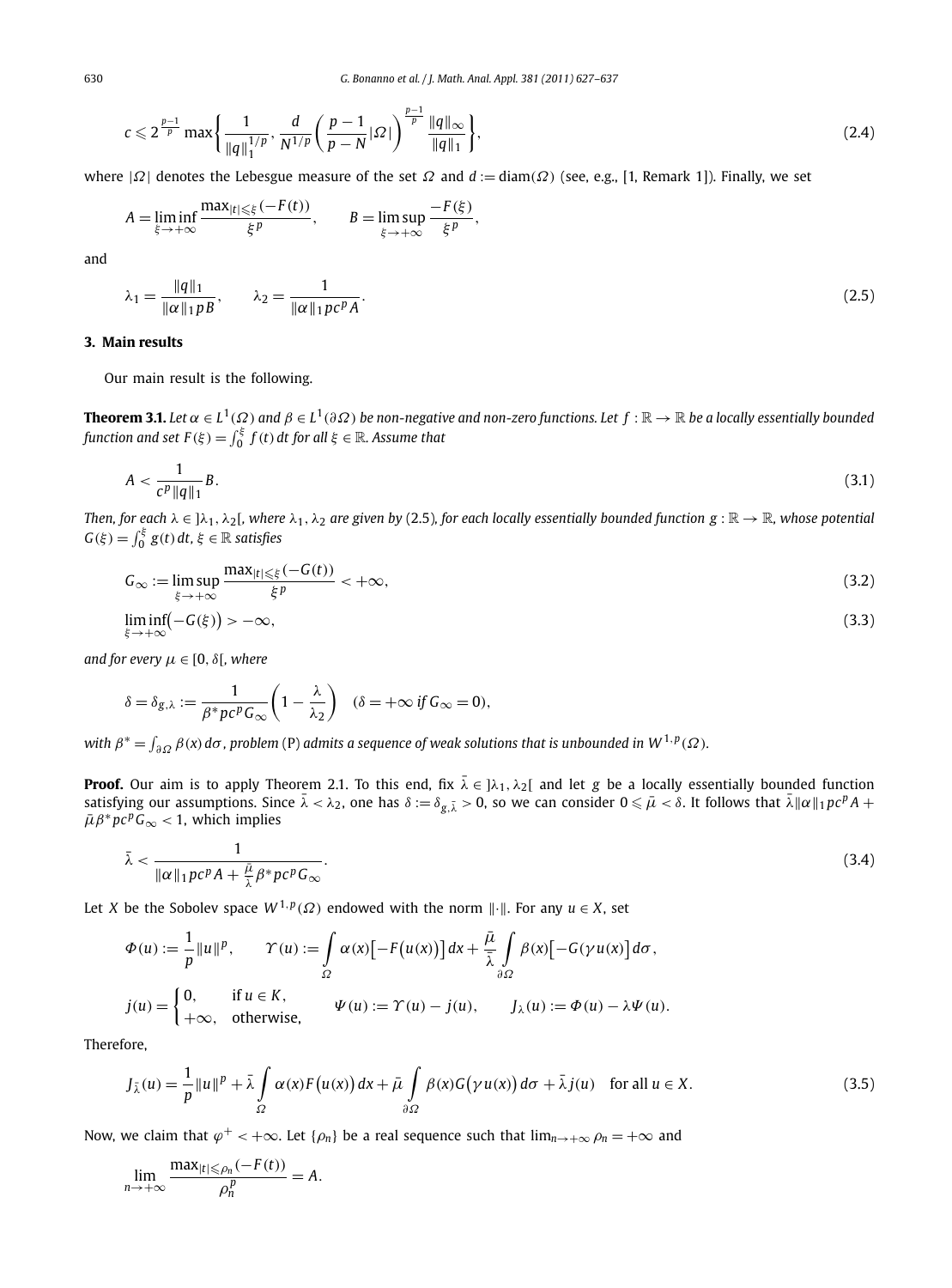Denote  $r_n = \frac{1}{p}(\frac{\rho_n}{c})^p$  and let  $v \in \Phi^{-1}(\ ]-\infty,r_n[)$ . Then, taking into account that  $||v||^p < pr_n$  and  $||v||_{\infty} \leqslant c||v||$ , one has  $|v(x)|$  ≤  $\rho_n$  for every *x* ∈  $\Omega$ . Therefore, it follows

$$
\varphi(r_n) \leq \frac{\sup_{\|w\|^p < pr_n(\int_{\Omega} \alpha(x)[-F(w(x))] \, dx + \frac{\bar{\mu}}{\lambda} \int_{\partial \Omega} \beta(x)[-G(\gamma w(x))] \, d\sigma - j(w))}}{r_n}
$$
\n
$$
\leq \frac{\|\alpha\|_1 \max_{|t| \leq \rho_n} (-F(t)) + \frac{\bar{\mu}}{\lambda} \beta^* \max_{|t| \leq \rho_n} (-G(t))}{r_n}
$$
\n
$$
= pc^p \|\alpha\|_1 \frac{\max_{|t| \leq \rho_n} (-F(t))}{\rho_n^p} + pc^p \frac{\bar{\mu}}{\lambda} \beta^* \frac{\max_{|t| \leq \rho_n} (-G(t))}{\rho_n^p}.
$$

Hence,  $\varphi^+ \leqslant \limsup_{n \to +\infty} \varphi(r_n) \leqslant p c^p \|\alpha\|_1 A + p c^p \frac{\bar{\mu}}{\bar{\lambda}} \beta^* G_\infty$ . From (3.1) and (3.2) we obtain

$$
\varphi^+<+\infty,
$$

and our claim is proved. Moreover, taking into account (3.4), we get

$$
\bar{\lambda}<\frac{1}{\varphi^+}.
$$

Next, we show that the function  $J_{\bar{\lambda}}$  in (3.5) is unbounded from below. Let  $\{d_n\}$  be a real sequence such that  $\lim_{n\to+\infty}$  *d<sub>n</sub>* =  $+\infty$  and

$$
\lim_{n \to +\infty} \frac{(-F(d_n))}{d_n^p} = B. \tag{3.6}
$$

Set  $w_n(x) = d_n$  for all  $x \in \Omega$  and  $n \in \mathbb{N}$ . Clearly,  $w_n \in K \subset W^{1,p}(\Omega)$  for each  $n \in \mathbb{N}$ . We see that

$$
||w_n||^p = d_n^p ||q||_1
$$

and

$$
\Phi(w_n) - \bar{\lambda}\Psi(w_n) = \frac{\|w_n\|^p}{p} - \bar{\lambda}\left(\int_{\Omega} \alpha(x)\left[-F(w_n(x))\right]dx + \frac{\bar{\mu}}{\bar{\lambda}}\int_{\partial\Omega} \beta(x)\left[-G(\gamma w_n(x))\right]d\sigma\right) + \bar{\lambda}j(w_n)
$$

$$
= \frac{d_n^p \|q\|_1}{p} - \bar{\lambda}\left(\|\alpha\|_1\left(-F(d_n)\right) + \frac{\bar{\mu}}{\bar{\lambda}}\beta^*(-G(d_n)\right)\right),
$$

thus

$$
J_{\bar{\lambda}}(w_n) = \frac{d_n^p \|q\|_1}{p} - \bar{\lambda} \bigg( \| \alpha \|_1 \big( - F(d_n) \big) + \frac{\bar{\mu}}{\bar{\lambda}} \beta^* \big( - G(d_n) \big) \bigg). \tag{3.7}
$$

If  $B < +\infty$ , by (2.5) and since  $\bar{\lambda} > \lambda_1$ , we can take  $\epsilon \in ]0, B - \frac{\|q\|_1}{p\|\alpha\|_1 \bar{\lambda}}$ . From (3.6) there exists  $\nu_{\epsilon}$  such that

$$
-F(d_n) > (B - \epsilon)d_n^p, \quad \forall n > \nu_{\epsilon}.
$$

Combining with (3.7), one has

$$
J_{\bar{\lambda}}(w_n) < d_n^p \bigg( \frac{\|q\|_1}{p} - \bar{\lambda} \|\alpha\|_1 (B - \epsilon) \bigg) - \bar{\mu} \beta^* \big( -G(d_n) \big).
$$

Since  $\frac{\|q\|_1}{p} - \bar{\lambda} \|\alpha\|_1 (B - \epsilon) < 0$  and, as known from (3.3), {(-G( $d_n$ ))} is bounded from below, it follows that  $\lim_{n\to+\infty} J_{\bar{\lambda}}(w_n) = -\infty$ . If  $B = +\infty$ , fix  $M > \frac{\|q\|_1}{p\|\alpha\|_1\bar{\lambda}}$ . Then from (3.6) there exists  $\nu_M$  such that

$$
(-F(d_n)) > Md_n^p, \quad \forall n > \nu_M.
$$

Arguing as before, one obtains

$$
J_{\bar{\lambda}}(w_n) < d_n^p \bigg( \frac{\|q\|_1}{p} - \bar{\lambda} \|\alpha\|_1 M \bigg) - \bar{\mu} \beta^* \big( -G(d_n) \big).
$$

By the choice of *M*, we have  $\lim_{n\to+\infty} J_{\lambda}(w_n) = -\infty$ , which completes the proof that  $J_{\lambda}$  is unbounded from below. Then, from part (a) of Theorem 2.1, we know that the function  $J_{\bar{\lambda}}$  admits a sequence of critical points  $\{\bar{u}_n\} \subset X$  such that  $\|\bar{u}_n\| \to$  $\infty$  as *n* →  $\infty$ . The fact that  $\bar{u}_n \in X$  is a critical point of  $J_{\bar{\lambda}}$  reads as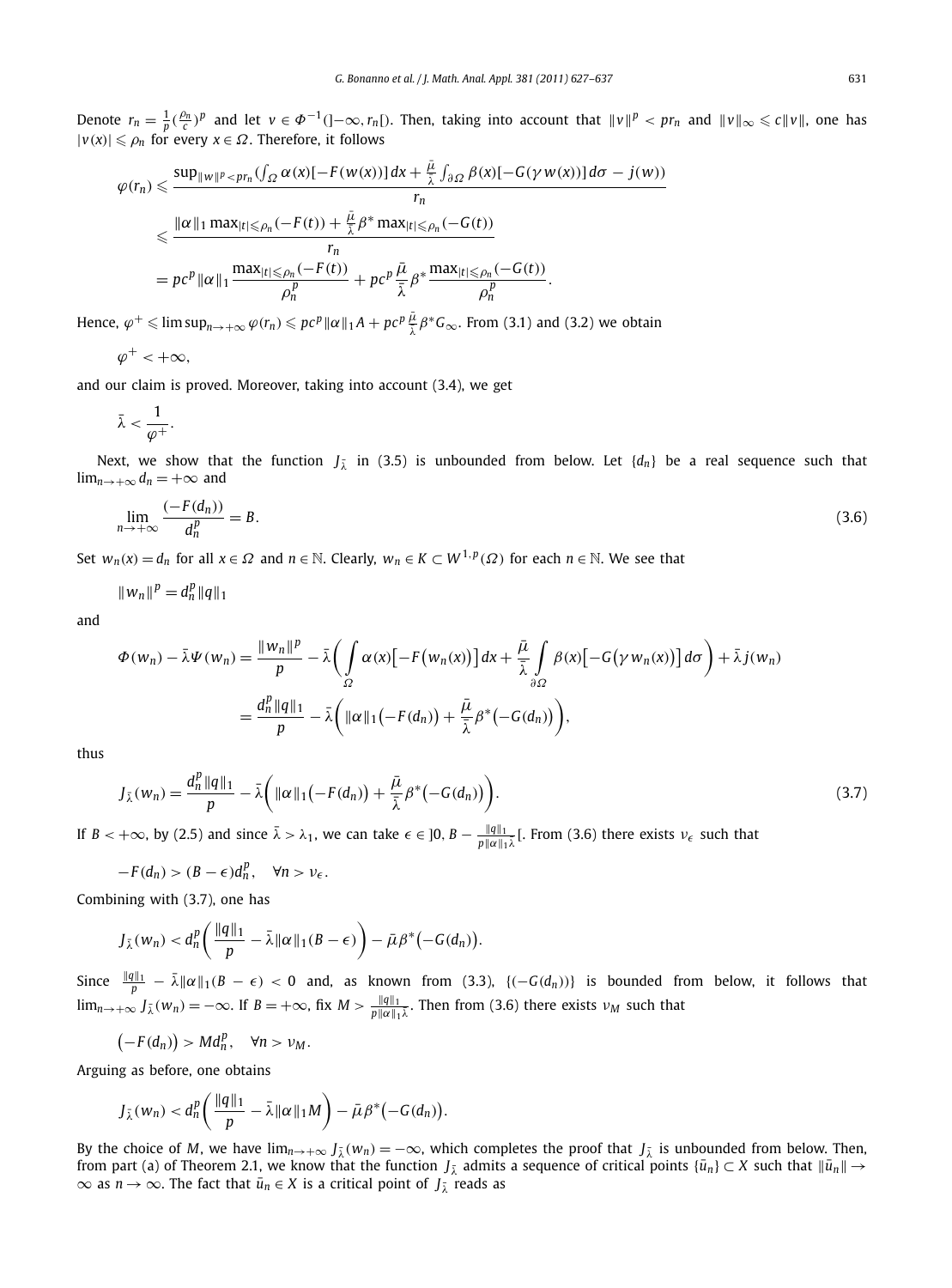$$
(\Phi - \bar{\lambda}\Upsilon)^{\circ}(\bar{u}_n; v - \bar{u}_n) + \bar{\lambda}j(v) - \bar{\lambda}j(\bar{u}_n) \ge 0 \quad \text{for all } v \in X. \tag{3.8}
$$

It remains to prove that  $\bar{u}_n$  solves problem (P). From (3.8) it follows that  $\bar{u}_n \in K$  and

$$
(\Phi - \bar{\lambda}\Upsilon)^{\circ}(\bar{u}_n; v - \bar{u}_n) \geq 0 \quad \text{for all } v \in K. \tag{3.9}
$$

By  $(3.9)$  and  $(2.1)$  we infer that

$$
\Phi'(\bar{u}_n; v - \bar{u}_n) + \bar{\lambda}(-\Upsilon)^{\circ}(\bar{u}_n; v - \bar{u}_n) \geq 0 \quad \text{for all } v \in K
$$

or, equivalently,

$$
\int_{\Omega} |\nabla \bar{u}_n(x)|^{p-2} \nabla \bar{u}_n(x) \cdot \nabla \big(v(x) - \bar{u}_n(x)\big) dx \n+ \int_{\Omega} q(x) |\bar{u}_n(x)|^{p-2} \bar{u}_n(x) \big(v(x) - \bar{u}_n(x)\big) dx + \bar{\lambda}(-\Upsilon)^{\circ} (\bar{u}_n, v - \bar{u}_n) \geq 0, \quad \forall v \in K.
$$
\n(3.10)

By using  $(2.1)$  and formula  $(2)$  on p. 77 in  $[7]$ , we have

$$
\bar{\lambda}(-\Upsilon)^{\circ}(\bar{u}_n; \nu - \bar{u}_n) \leq \bar{\lambda} \int_{\Omega} \alpha(x) F^{\circ}(\bar{u}_n(x); \nu(x) - \bar{u}_n(x)) dx + \bar{\mu} \int_{\partial\Omega} \beta(x) G^{\circ}(\gamma \bar{u}_n(x); \gamma \nu(x) - \gamma \bar{u}_n(x)) d\sigma.
$$

Inserting this into (3.10) leads to

$$
\int_{\Omega} |\nabla \bar{u}_n(x)|^{p-2} \nabla \bar{u}_n(x) \cdot \nabla (\nu(x) - \bar{u}_n(x)) dx + \int_{\Omega} q(x) |\bar{u}_n(x)|^{p-2} \bar{u}_n(x) (\nu(x) - \bar{u}_n(x)) dx
$$
  
+  $\bar{\lambda} \Biggl[ \int_{\Omega} \alpha(x) F^{\circ} (\bar{u}_n(x); \nu(x) - \bar{u}_n(x)) dx + \frac{\bar{\mu}}{\bar{\lambda}} \int_{\partial \Omega} \beta(x) G^{\circ} (\gamma \bar{u}_n(x); \gamma \nu(x) - \gamma \bar{u}_n(x)) d\sigma \Biggr] \ge 0$ 

for every  $v \in K$ , which completes the proof.  $\Box$ 

The solutions obtained in Theorem 3.1 for problem (P) corresponding to the parameters  $\bar{\lambda}$  and  $\bar{\mu}$  are local minima of the functional *J*<sub> $\bar{\lambda}$ </sub> in (3.5) which is associated to (P). The following corollary demonstrates that, if the functional *J*<sub> $\bar{\lambda}$ </sub> satisfies the Palais–Smale condition, there are solutions to (P) which are not local minima of  $J_{\bar{\lambda}}$ .

**Corollary 3.2.** *Under the hypotheses of Theorem* 3.1*, assume in addition that*

$$
\min\left\{F(t) - \frac{1}{s}(-F)^{\circ}(t; t), G(t) - \frac{1}{s}(-G)^{\circ}(t; t)\right\} \ge -c_1|t|^{\theta} - d_1 \quad \text{for all } t \in \mathbb{R},\tag{3.11}
$$

with constants  $1\leqslant\theta < p <$  s and  $c_1,d_1\geqslant 0$ . Let  $u\in W^{1,p}(\Omega)$  be a solution provided by Theorem 3.1 for (P) corresponding to  $\bar{\lambda} \in \Lambda_1, \lambda_2$  and  $0 \le \bar{\mu} < \delta$ , so u is a local minimum of the functional  $J_{\bar{\lambda}}$  in (3.5). If u is isolated, there exists another solution  $w \in W^{1,p}(\Omega)$  *for* (P) *corresponding to*  $\overline{\lambda}$  *and*  $\overline{\mu}$  *which is not a local minimum of*  $J_{\overline{\lambda}}$ *.* 

**Proof.** Let us check that the functional  $J_{\bar{\lambda}} : W^{1,p}(\Omega) \to ]-\infty, +\infty]$  given in (3.5) satisfies the Palais–Smale condition in the sense of [13, p. 64]. This amounts to saying that whenever a sequence  $\{u_n\} \subset K$  is such that  $J(u_n)$  is bounded and

$$
J_{\bar{\lambda}}^{\circ}(u_n; \nu - u_n) \geq -\varepsilon_n \| \nu - u_n \| \quad \text{for all } \nu \in K,
$$
\n
$$
(3.12)
$$

with  $\varepsilon_n \to 0^+$ , contains a convergent subsequence. Setting  $v = 0$  in (3.12) and combining with the inequality  $J_{\overline{\lambda}}(u_n) \le M$ , for a constant  $M > 0$ , yield

$$
\left(\frac{1}{p}-\frac{1}{s}\right)||u_n||^p+\bar{\lambda}\int_{\Omega}\alpha(x)\bigg[F(u_n(x))-\frac{1}{s}(-F)^{\circ}(u_n;u_n)\bigg]dx
$$
  
 
$$
+\bar{\mu}\int_{\partial\Omega}\beta(x)\bigg[G(\gamma u_n(x))-\frac{1}{s}(-G)^{\circ}(\gamma u_n;\gamma u_n)\bigg]d\sigma\leq M+\frac{\varepsilon_n}{s}||u_n||.
$$

Using hypothesis (3.11), it is straightforward to prove that the sequence  $\{u_n\}$  is bounded in  $W^{1,p}(\Omega)$ . Furthermore, since  $-\Delta_p$  on  $W^{1,p}(\Omega)$  fulfills the  $(S_+)$  property, by handling (3.12) we find that  $\{u_n\}$  contains a convergent subsequence, so the Palais–Smale condition for the functional  $J_{\bar{\lambda}}$  is satisfied. We are thus in a position to apply [10, Theorem 4.2] to the functional  $J_{\bar{\lambda}}$  from which we achieve the desired conclusion.  $\Box$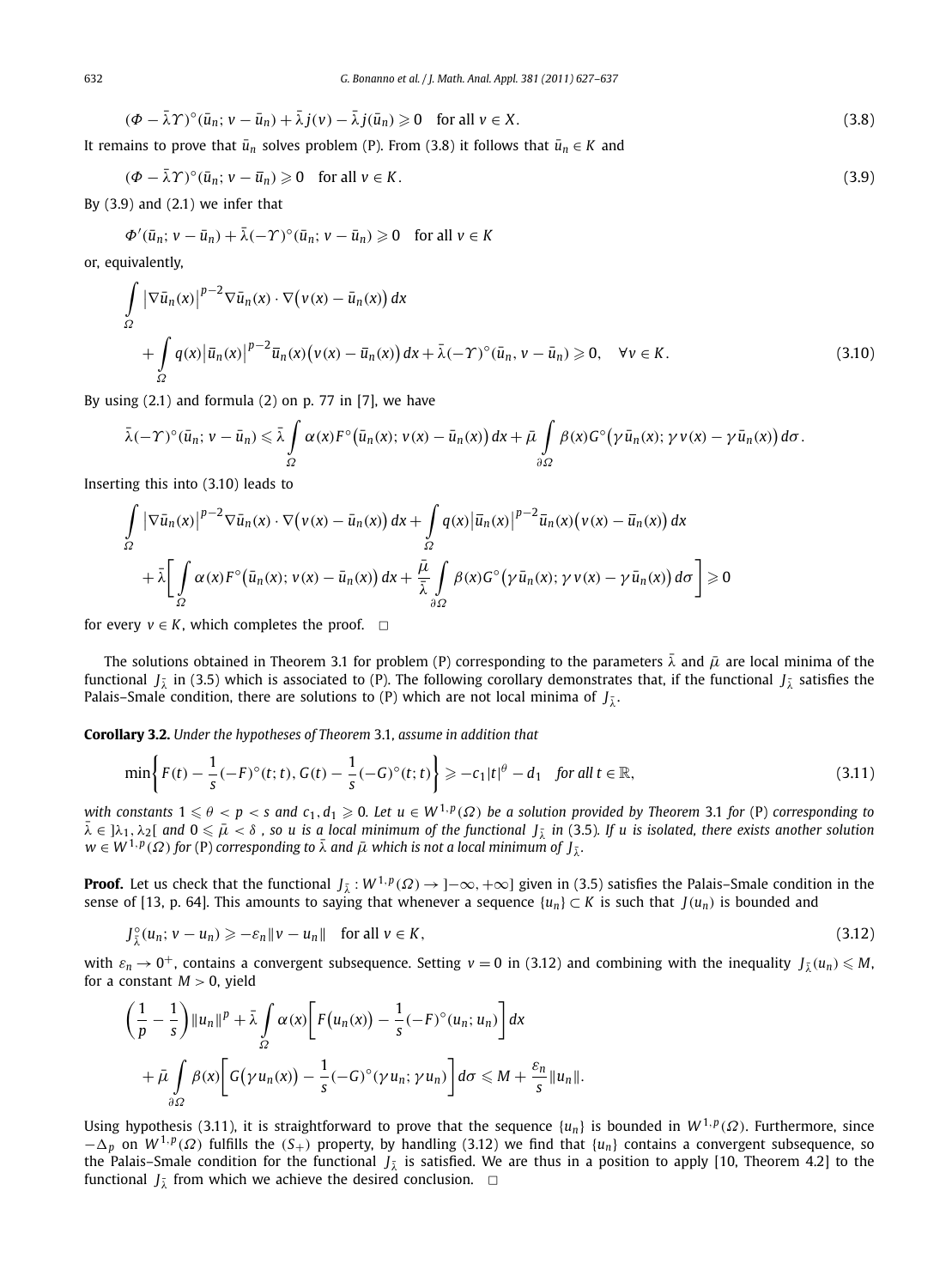**Remark 3.3.** Relation (2.4) is useful to verify inequality (3.1) and to estimate the numbers  $\lambda_2$  and  $\delta$  in Theorem 3.1 provided the bounded domain *Ω* is convex.

**Remark 3.4.** Actually, Theorem 3.1 ensures that the sequence  $\{\bar{u}_n\}$  of solutions of problem (P) satisfies the following sharper inequality:

$$
\int_{\Omega} |\nabla \bar{u}_n(x)|^{p-2} \nabla \bar{u}_n(x) \cdot \nabla \big(v(x) - \bar{u}_n(x)\big) dx + \int_{\Omega} q(x) |\bar{u}_n(x)|^{p-2} \bar{u}_n(x) \big(v(x) - \bar{u}_n(x)\big) dx
$$
  
+  $\bar{\lambda} U^{\circ} (\bar{u}_n; v - \bar{u}_n) + \bar{\mu} V^{\circ} (\bar{u}_n; v - \bar{u}_n) \ge 0, \quad \forall v \in K,$ 

where  $U(u) = \int_{\Omega} \alpha(x) F(u(x)) dx$  and  $V(u) = \int_{\partial \Omega} \beta(x) G(\gamma u(x)) d\sigma$  for all  $u \in W^{1,p}(\Omega)$ .

**Remark 3.5.** In Theorem 3.1 the function *g* may not have an oscillating behavior at infinity (see, for instance, Example 4.3 where  $g(u) = \sqrt{|u|}$ . On the other hand, *g* must satisfy (3.2), namely it must have a suitable growth at infinity. It is worth noticing that when (3.2) fails, that is,

$$
\limsup_{\xi \to +\infty} \frac{\max_{|t| \le \xi} (-G(t))}{\xi^p} = +\infty, \tag{3.13}
$$

the existence of infinitely many solutions to (P) can be again guaranteed, provided that

$$
G_{\infty}^{-} := \liminf_{\xi \to +\infty} \frac{\max_{|t| \leq \xi} (-G(t))}{\xi^p} < +\infty
$$
\n(3.14)

(for which *g* is then oscillating at infinity) and assuming that *f* , possibly even not oscillating at infinity, satisfies the following conditions:

$$
B_{+} := \limsup_{\xi \to +\infty} \frac{\max_{|t| \leq \xi} (-F(t))}{\xi^{p}} < +\infty, \qquad \liminf_{\xi \to +\infty} (-F(t)) > -\infty.
$$
\n(3.15)

To be precise, the following result holds: Let *α*, *β*, *f* be as in the statement of Theorem 3.1 and assume that *f* satisfies (3.15). Then, for each  $\lambda \in ]0, \frac{1}{\|\alpha\|_1 p c^p B_+}[$ , for each locally essentially bounded function  $g : \mathbb{R} \to \mathbb{R}$  satisfying (3.13) and (3.14), and for each  $\mu \in ]0, \delta[$ , where

$$
\delta := \delta_{g,\lambda} := \frac{1}{\beta^* p c^p G_{\infty}^{-}} \big( 1 - \lambda \|\alpha\|_1 p c^p B_+ \big) \quad (\delta = +\infty \text{ if } G_{\infty}^{-} = 0 \big),
$$

the problem (P) admits a sequence of weak solutions which is unbounded in  $W^{1,p}(\Omega)$ .

Now we point out two significant special cases of Theorem 3.1.

**Theorem 3.6.** *Let*  $\alpha \in L^1(\Omega)$  and  $\beta \in L^1(\partial \Omega)$  *be non-negative and non-zero. Let*  $f : \mathbb{R} \to \mathbb{R}$  *be a non-positive, locally essentially bounded function, and set*  $F(\xi) = \int_0^{\xi} f(t) dt$  *for every*  $\xi \in \mathbb{R}$ *. Assume that* 

$$
\liminf_{\xi \to +\infty} \frac{-F(\xi)}{\xi^p} < \frac{1}{c^p \|q\|_1} \limsup_{\xi \to +\infty} \frac{-F(\xi)}{\xi^p}.\tag{3.16}
$$

*Then, for each*  $\lambda \in \beta \lambda_1, \lambda_2$ , where  $\lambda_1, \lambda_2$  are given by (2.5), for each non-positive, locally essentially bounded function  $g : \mathbb{R} \to \mathbb{R}$ , *whose potential*  $G(\xi) = \int_0^{\xi} g(t) dt$ *,*  $\xi \in \mathbb{R}$ *, satisfies* 

$$
G_{\infty} := \limsup_{\xi \to +\infty} \frac{-G(\xi)}{\xi^p} < +\infty,
$$
\n(3.17)

*and for every*  $\mu \in [0, \delta]$ *, where* 

$$
\delta = \delta_{g,\lambda} := \frac{1}{(\int_{\partial\Omega} \beta(x) d\sigma) pc^p G_{\infty}} \bigg(1 - \lambda ||\alpha||_1 pc^p \liminf_{\xi \to +\infty} \frac{(-F(\xi))}{\xi^p}\bigg),
$$

*problem* (P) *admits a sequence of weak solutions that is unbounded in*  $W^{1,p}(\Omega)$ *.*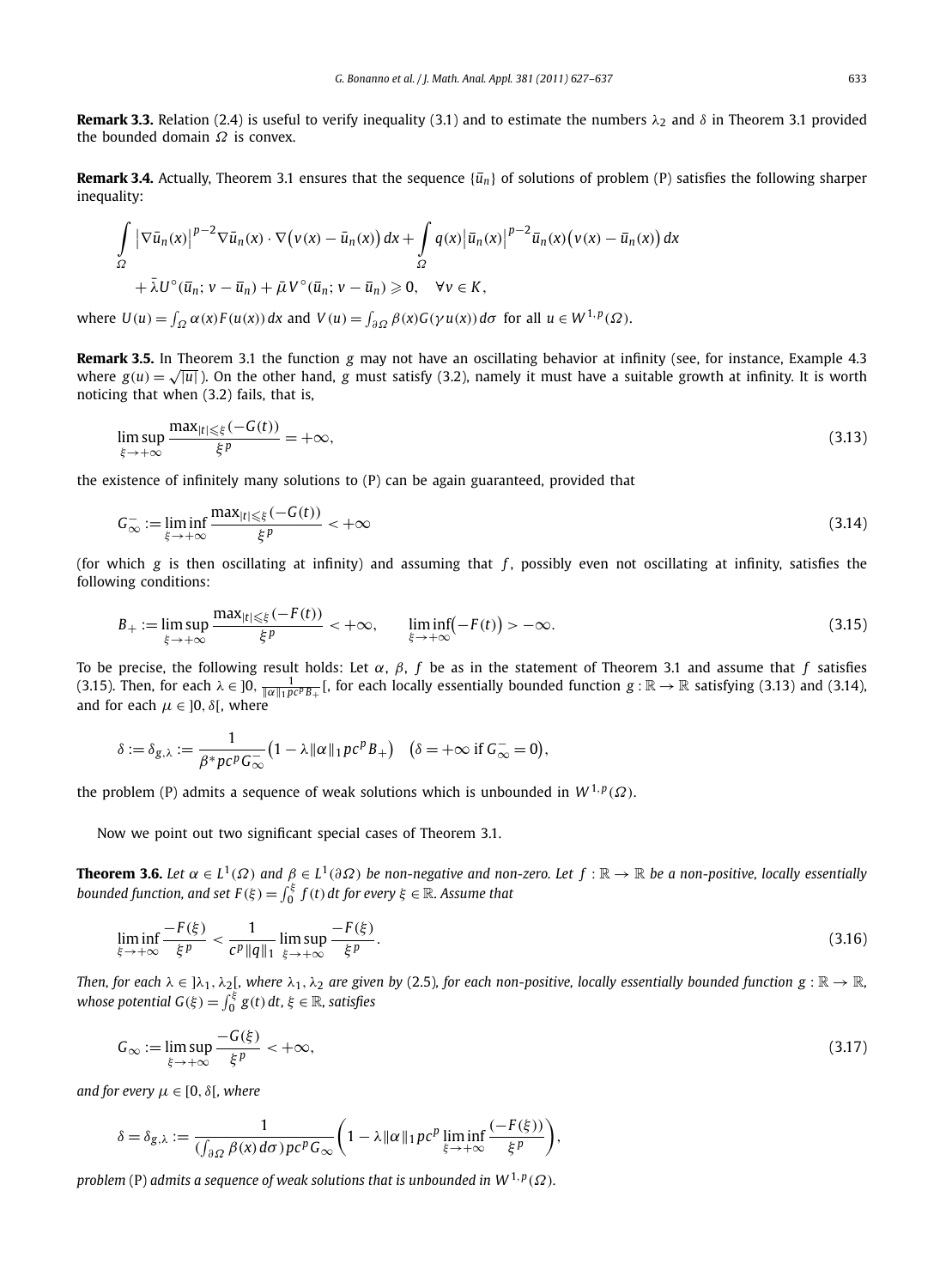**Remark 3.7.** In Theorem 3.6 the assumption (3.16) can be written

$$
\liminf_{\xi \to +\infty} \frac{F(\xi)}{\xi^p} < c^p \|q\|_1 \limsup_{\xi \to +\infty} \frac{F(\xi)}{\xi^p},
$$

as well as

$$
]\lambda_1, \lambda_2[ = \left] - \frac{\|q\|_1}{\|\alpha\|_1 p \liminf_{\xi \to +\infty} \frac{F(\xi)}{\xi^p}}, - \frac{1}{\|\alpha\|_1 p c^p \limsup_{\xi \to +\infty} \frac{F(\xi)}{\xi^p}} \right[
$$

and

$$
\delta = -\frac{1}{\left(\int_{\partial\Omega}\beta(x)\,d\sigma\right)p c^p(\liminf_{\xi\to+\infty}\frac{G(\xi)}{\xi^p})}\bigg(1+\lambda\|\alpha\|_1\,pc^p\limsup_{\xi\to+\infty}\frac{F(\xi)}{\xi^p}\bigg).
$$

**Theorem 3.8.** *Let*  $\alpha \in L^1(\Omega)$  and  $\beta \in L^1(\partial \Omega)$  be non-negative and non-zero. Let  $f : \mathbb{R} \to \mathbb{R}$  be a non-positive, locally essentially *bounded function and set*  $F(\xi) = \int_0^{\xi} f(t) dt$  *for every*  $\xi \in \mathbb{R}$ . Assume that

$$
\liminf_{\xi \to +\infty} \frac{-F(\xi)}{\xi^p} = 0 \quad \text{and} \quad \limsup_{\xi \to +\infty} \frac{-F(\xi)}{\xi^p} = +\infty.
$$

*Then, for each non-positive, locally essentially bounded function*  $g : \mathbb{R} \to \mathbb{R}$  *such that* 

$$
g_{\infty} := \lim_{\xi \to +\infty} \frac{-g(\xi)}{\xi^{p-1}} < +\infty,
$$

*and for every*  $\mu \in [0, \delta]$ *, where* 

$$
\delta = \delta_g := \frac{1}{(\int_{\partial \Omega} \beta(x) d\sigma) c^p g_{\infty}},
$$

*there is an unbounded sequence*  $\{u_n\} \subset W^{1,p}(\Omega)$  *such that* 

$$
\int_{\Omega} |\nabla u_n(x)|^{p-2} \nabla u_n(x) \cdot \nabla \big(v(x) - u_n(x)\big) dx + \int_{\Omega} q(x) |u_n(x)|^{p-2} u_n(x) \big(v(x) - u_n(x)\big) dx
$$
  
+ 
$$
\int_{\Omega} \alpha(x) F^{\circ} \big(u_n(x); \big(v(x) - u_n(x)\big)\big) dx + \mu \int_{\partial \Omega} \beta(x) G^{\circ} \big(\gamma u_n(x); \big(\gamma v(x) - \gamma u_n(x)\big)\big) d\sigma \ge 0
$$

*for all*  $v \in K$ *.* 

**Remark 3.9.** We explicitly observe that in Theorem 3.1 no symmetry assumption on the nonlinear term is done. On the other hand, the case  $N \leq p$  cannot be studied by this method since the embedding of  $W^{1,p}(\Omega)$  in  $C^0(\overline{\Omega})$  fails and  $\varphi^+$ cannot be upper estimated, without further assumptions on the nonlinear term.

**Remark 3.10.** An example of application of previous results is given in the next section (see Example 4.3).

If *F* oscillates at zero, we can give an analogous result as in Theorem 3.1. To this end, let

$$
A = \liminf_{\xi \to 0^+} \frac{\max_{|t| \le \xi} (-F(t))}{\xi^p}, \qquad B = \limsup_{\xi \to 0^+} \frac{-F(\xi)}{\xi^p},
$$

and

$$
\lambda_1 = \frac{\|q\|_1}{\|\alpha\|_1 p B}, \qquad \lambda_2 = \frac{1}{\|\alpha\|_1 p c^p A}.
$$
\n(3.18)

Then, our result reads as follows.

**Theorem 3.11.** *Let*  $\alpha \in L^1(\Omega)$  *and*  $\beta \in L^1(\partial\Omega)$  *be non-negative and non-zero functions. Let*  $f : \mathbb{R} \to \mathbb{R}$  *be a locally essentially bounded function and set*  $F(\xi) = \int_0^{\xi} f(t) dt$  *for all*  $\xi \in \mathbb{R}$ *. Assume that* 

$$
A < \frac{1}{c^p \|q\|_1} B.
$$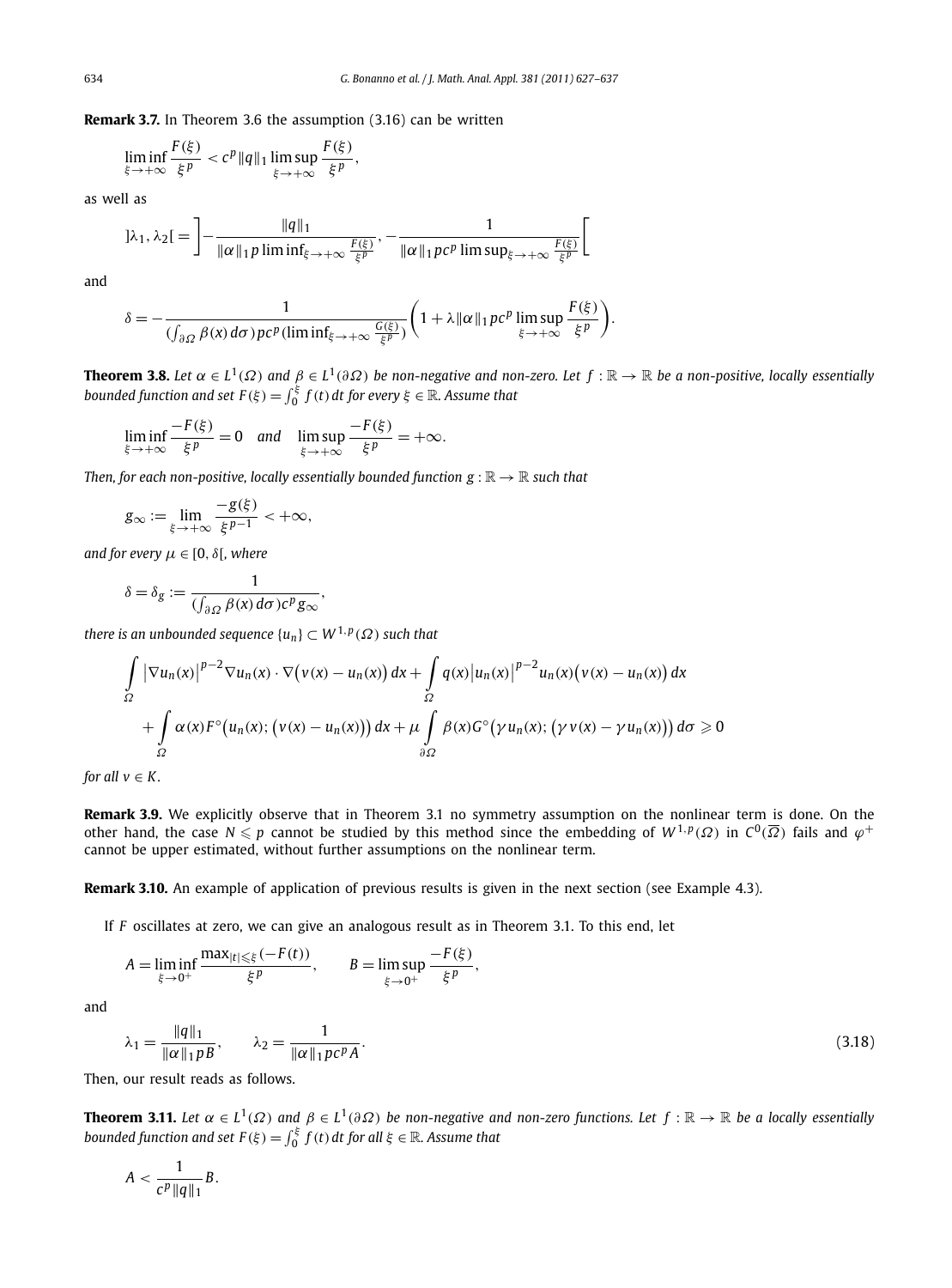*Then, for each*  $\lambda \in ]\lambda_1, \lambda_2[$ *, where*  $\lambda_1, \lambda_2$  *are given by* (3.18*), for each locally essentially bounded function g* :  $\mathbb{R} \to \mathbb{R}$ *, whose potential*  $G(\xi) = \int_0^{\xi} g(t) dt$ ,  $\xi \in \mathbb{R}$  *satisfies* 

$$
G_0 := \limsup_{\xi \to 0^+} \frac{\max_{|t| \le \xi} (-G(t))}{\xi^p} < +\infty,
$$
  

$$
\liminf_{\xi \to 0^+} (-G(\xi)) \ge 0,
$$

*and for every*  $\mu \in [0, \delta]$ *, where* 

$$
\delta = \delta_{g,\lambda} := \frac{1}{\beta^* p c^p G_0} \left( 1 - \frac{\lambda}{\lambda_2} \right) \quad (\delta = +\infty \text{ if } G_0 = 0),
$$

*with β*<sup>∗</sup> = *∂Ω β(x)dσ , problem* (P) *admits a sequence of distinct weak solutions converging uniformly to zero.*

**Proof.** The proof can be done similarly as the proof of Theorem 3.1 by applying part (b) of Theorem 2.1 instead of part (a), thus obtaining the assertion.  $\Box$ 

#### **4. Applications and examples**

Here we present an application of Theorem 3.1 to an ordinary differential problem with discontinuous nonlinearities.

**Theorem 4.1.** *Let*  $\alpha \in L^1(]0, 1[)$  *be a non-negative and non-zero function and let*  $\beta_1$ ,  $\beta_0$  *be non-negative constants such that at least*  $\phi$  *one of them is positive. Let*  $f:\mathbb{R}\to\mathbb{R}$  *be a non-positive, locally essentially bounded function and set*  $F(\xi)=\int_0^\xi f(t)\,dt$  *for every*  $\xi\in\mathbb{R}.$ *Assume that*

$$
\liminf_{\xi \to +\infty} \frac{-F(\xi)}{\xi^2} < \frac{1}{2} \limsup_{\xi \to +\infty} \frac{-F(\xi)}{\xi^2}.\tag{4.1}
$$

*Then, for each*  $\lambda \in$   $\frac{1}{\|\alpha\|_1 2 \limsup_{\xi \to +\infty} \frac{-F(\xi)}{\xi^2}}$ *,*  $\frac{1}{\|\alpha\|_1 4 \liminf_{\xi \to +\infty} \frac{-F(\xi)}{\xi^2}}$ [*, for each non-positive, continuous function*  $g : \mathbb{R} \to \mathbb{R}$ *, whose po-*

*tential*  $G(\xi) = \int_0^{\xi} g(t) dt$ ,  $\xi \in \mathbb{R}$ , satisfies

$$
G_{\infty} := \limsup_{\xi \to +\infty} \frac{-G(\xi)}{\xi^2} < +\infty,
$$

*and for every*  $\mu \in [0, \delta]$ *, where* 

$$
\delta = \delta_{g,\lambda} := \frac{1}{(\beta_1 + \beta_0)4G_{\infty}} \left(1 - \lambda \|\alpha\|_1 4 \liminf_{\xi \to +\infty} \frac{-F(\xi)}{\xi^p} \right) \quad (\delta = +\infty \text{ if } G_{\infty} = 0),
$$

*there is a sequence of pairwise distinct functions*  $\{u_n\} \subset W^{2,2}(]0,1[)$  *such that for all n*  $\in \mathbb{N}$  *one has* 

$$
\begin{cases}\nu_n''(x) - u_n(x) \in [\lambda \alpha(x) f^-(u_n(x)), \lambda \alpha(x) f^+(u_n(x))] & \text{for a.a. } x \in [0, 1[, \\
u_n'(0) = \mu \beta_0 g(u_n(0)), \\
u_n'(1) = -\mu \beta_1 g(u_n(1)).\n\end{cases} (N1)
$$

**Proof.** The result is a consequence of Theorem 3.6. For the sake of clarity, we first point out three facts specific for the ordinary differential case that enable us to adapt the proof of Theorem 3.1 to this situation. The first one is the inequality

$$
\int_{\partial\Omega} \beta(x) [-G(\gamma u(x))] d\sigma = \beta(1) [-G(u(1))] + \beta(0) [-G(u(0))]
$$
\n
$$
\leq \beta(1) \max_{|\xi| \leq \rho_n} [-G(\xi)] + \beta(0) \max_{|\xi| \leq \rho_n} [-G(\xi)] = (\beta(1) + \beta(0)) \max_{|\xi| \leq \rho_n} [-G(\xi)]
$$

for all  $||u||^p < pr_n$ , from which we derive

$$
\varphi^+\leqslant \limsup_{n\to+\infty}\varphi(r_n)\leqslant pc^p\|\alpha\|_1A+pc^p\frac{\bar{\mu}}{\bar{\lambda}}(\beta(1)+\beta(0))G_\infty.
$$

The second one is the estimate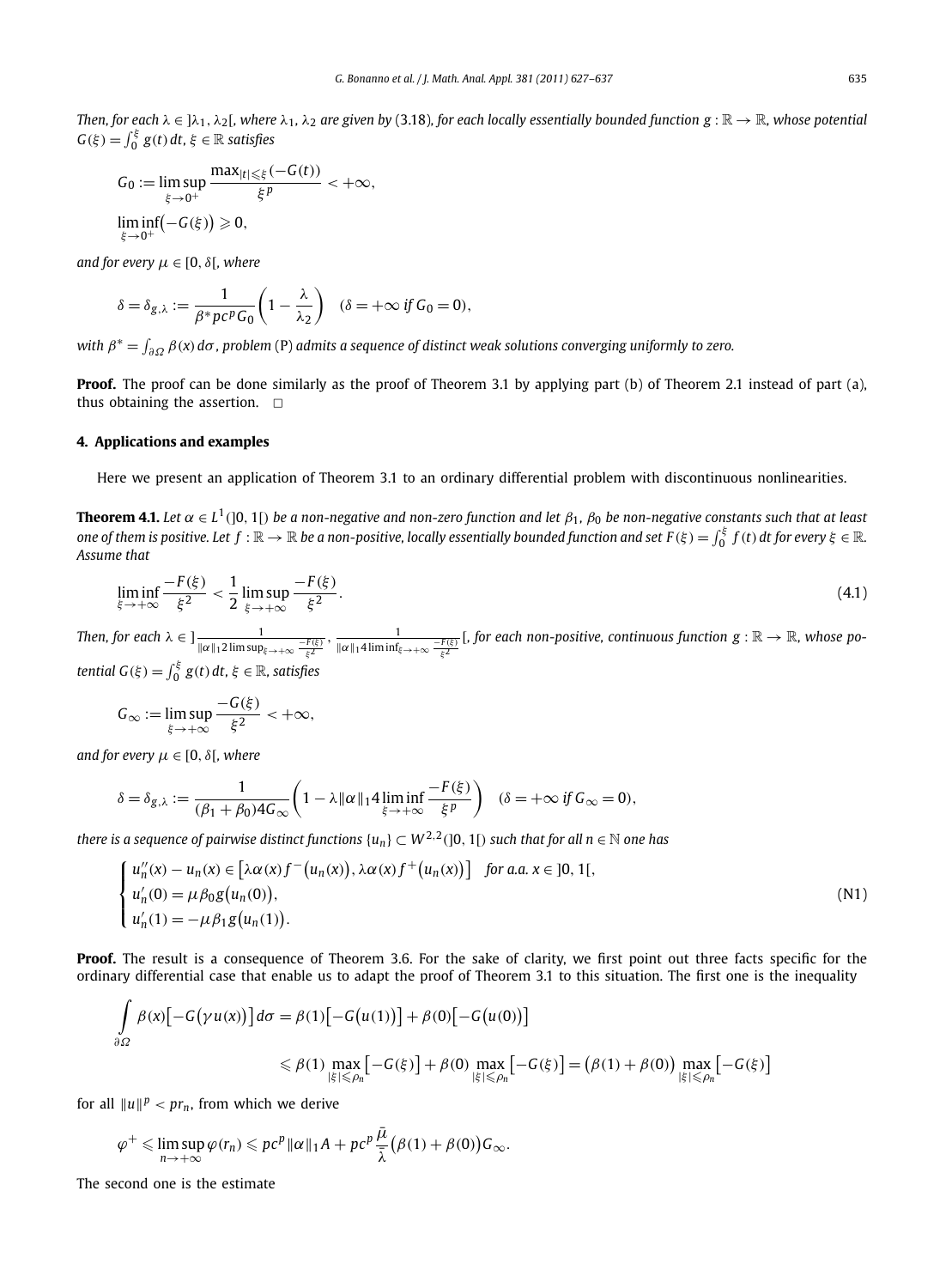$$
\int_{\partial\Omega}\beta(x)\big[-G(\gamma w_n(x))\big]d\sigma=\big(\beta(1)+\beta(0)\big)\big[-G(d_n)\big]\geqslant\big(\beta(1)+\beta(0)\big)\liminf_{\xi\to+\infty}\big(-G(\xi)\big)\geqslant 0,
$$

from which we deduce  $\lim_{n\to+\infty} J_{\lambda}(w_n) = -\infty$ . The last one is

$$
\left[\int_{\partial\Omega}\beta(x)G(\gamma\bar{u}_{n}(x);(\gamma v(x)-\gamma\bar{u}_{n}(x)))d\sigma\right]^{\circ}=\left[\beta(1)G(\bar{u}_{n}(1);v(1)-\bar{u}_{n}(1))+\beta(0)G(\bar{u}_{n}(0);v(0)-\bar{u}_{n}(0))\right]^{\circ} \leq \beta(1)G^{\circ}(\bar{u}_{n}(1);v(1)-\bar{u}_{n}(1))+\beta(0)G^{\circ}(\bar{u}_{n}(0);v(0)-\bar{u}_{n}(0)),
$$

from which it turns out

$$
\int_{0}^{1} |\overline{u'}_{n}(x)|^{p-2} \overline{u'}_{n}(x) \cdot (v'(x) - \overline{u'}_{n}(x)) dx + \int_{0}^{1} q(x) |\overline{u}_{n}(x)|^{p-2} \overline{u}_{n}(x) (v(x) - \overline{u}_{n}(x)) dx \n+ \overline{\lambda} \int_{0}^{1} \alpha(x) F^{\circ}(\overline{u}_{n}(x); v(x) - \overline{u}_{n}(x)) dx + \overline{\mu} [\beta(1) G^{\circ}(\overline{u}_{n}(1); v(1) - \overline{u}_{n}(1)) + \beta(0) G^{\circ}(\overline{u}_{n}(0); v(0) - \overline{u}_{n}(0))] \ge 0, \n\forall v \in K.
$$

The proof of Theorem 4.1 is carried out as follows. Fix  $\bar{\lambda}$  and  $\bar{\mu}$  as in the conclusion of Theorem 4.1. We may apply Theorem 3.6 (see also Remark 3.4) by choosing  $\Omega = ]0, 1[$ ,  $p = 2$ ,  $q = 1$ ,  $K = W^{1,2}(]0, 1[)$ , and noticing that hypothesis (4.1) in conjunction with (2.4) implies that (3.16) holds true. Then there exists an unbounded sequence  $\{\bar{u}_n\} \subset W^{1,2}(]0,1[)$  such that

$$
\int_{0}^{1} \overline{u'}_n(x) v'(x) dx + \int_{0}^{1} \overline{u}_n(x) v(x) dx + \overline{\lambda} U^{\circ}(\overline{u}_n; v) + \overline{\mu} [\beta_1 G^{\circ}(\overline{u}_n(1); v(1)) + \beta_0 G^{\circ}(\overline{u}_n(0); v(0))] \ge 0,
$$
  
  $\forall v \in W^{1,2}(]0, 1[),$ 

where  $\beta_0 = \beta(0)$  and  $\beta_1 = \beta(1)$ , while the function *U* was introduced in Remark 3.4. Setting

$$
T_n(v) = -\left[\int_0^1 \overline{u'}_n(x) v'(x) dx + \int_0^1 \overline{u}_n(x) v(x) dx\right] - \overline{\mu}\left[\beta_1 g(\overline{u}_n(1)) v(1) + \beta_0 g(\overline{u}_n(0)) v(0)\right]
$$

for all  $v \in W^{1,2}(]0,1[)$ , we see that  $T_n$  is linear and continuous on  $W^{1,2}(]0,1[)$ , and  $T_n \in \bar{\lambda}\partial U(\bar{u}_n)$ . Taking into account that  $W^{1.2}$ (]0, 1[) is continuously and densely embedded in  $L^2$ (]0, 1[), from [6, Theorem 2.2] we know that there is  $h_n \in L^2$ (]0, 1[) such that

$$
-\left[\int_{0}^{1} \overline{u'}_n(x) v'(x) dx + \int_{0}^{1} \overline{u}_n(x) v(x) dx\right] - \overline{\mu}\left[\beta_1 g(\overline{u}_n(1)) v(1) + \beta_0 g(\overline{u}_n(0)) v(0)\right] = \int_{0}^{1} h_n(x) v(x) dx
$$

for all  $v \in W^{1,2}(]0,1[)$ . This ensures that  $\bar{u}_n$  is the unique solution of the problem

$$
\begin{cases}\nu'' - u = h_n(x) & \text{in } [0, 1[, \\
u'(0) = -\bar{\mu}\beta_0 g(u(0)), \\
u'(1) = \bar{\mu}\beta_1 g(u(1))\n\end{cases}
$$

and, in addition,  $\bar{u}_n \in W^{2,2}(]0,1[)$ . Moreover, since  $T_n \in \bar{\lambda} \partial U(\bar{u}_n)$ , we deduce through [6, Corollary, p. 111] that

$$
h_n(x) \in \left[\bar{\lambda}\alpha(x)f^{-}(\bar{u}_n(x)), \bar{\lambda}\alpha(x)f^{+}(\bar{u}_n(x))\right] \text{ for a.a. } x \in ]0, 1[.
$$

Hence the conclusion regarding problem (N1) is obtained with  $u_n = \bar{u}_n$ .  $\Box$ 

**Remark 4.2.** Theorem 1.1 in the Introduction is a direct consequence of Theorem 4.1.

#### **Example 4.3.** Set

$$
a_n := \frac{2n!(n+2)!-1}{4(n+1)!}, \qquad b_n := \frac{2n!(n+2)!+1}{4(n+1)!}
$$